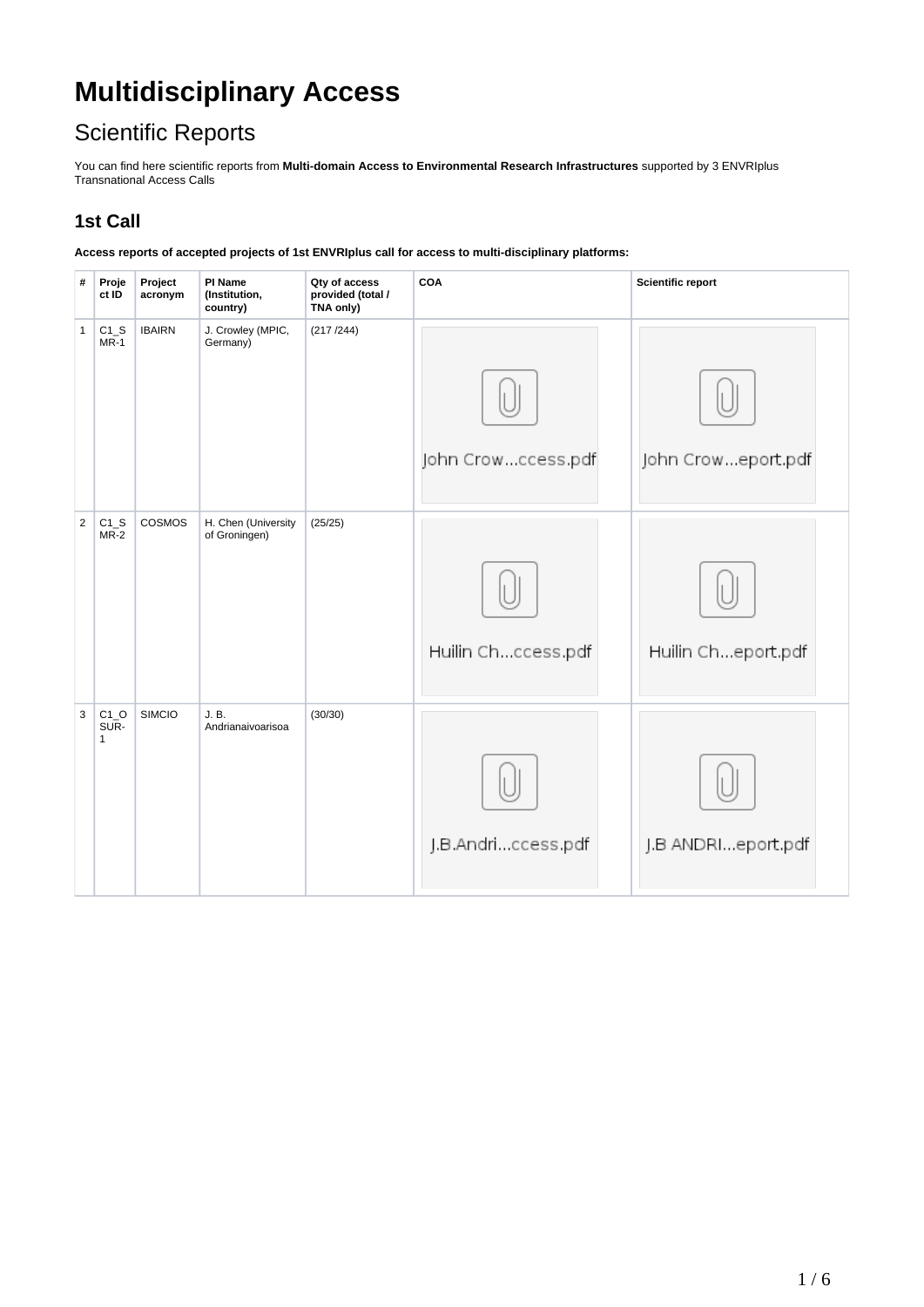| $\overline{4}$  | $C1_E$<br>TNA-<br>$\mathbf{1}$   | EtnaPlume<br>$Lab -$<br><b>RADIO</b> | P. Sellitto       | (92/112)                                          |                               |                        |
|-----------------|----------------------------------|--------------------------------------|-------------------|---------------------------------------------------|-------------------------------|------------------------|
|                 |                                  |                                      |                   |                                                   | Pasqualecess.pdf<br>$\bullet$ | Activity reSellito.pdf |
|                 |                                  |                                      |                   |                                                   | P.SellittRADIO.pdf            | Pasquale eport.pdf     |
|                 |                                  |                                      |                   |                                                   |                               |                        |
| $5\phantom{.0}$ | $C1$ <sub>-E</sub><br>TNA-       | ETNA-Nuc                             | <b>B.</b> Foucart | (8/9)                                             |                               |                        |
|                 | $\overline{4}$                   |                                      |                   |                                                   | Brice Fouccess.pdf            | Brice Foueport.pdf     |
| $\,6\,$         | $C1_E$<br>TNA-<br>$\overline{2}$ | <b>ETNASH</b>                        | M. Polacci        | June 2017                                         | M.PolaccNASH.pdf              | ETNA2 - S. lacci.pdf   |
| $\bf 7$         | $C1$ <sub>-E</sub><br>TNA-<br>3  | MeRnETN<br>A                         | J. Kotnik         | Cancelled                                         | ÷,                            | $\omega$               |
| 8               | $C1$ <sub>-E</sub><br>TNA-7      | VolcaDron<br>Etna                    | P. Labazuy        | Postponed to Jun<br>2018 (site not<br>accessible) |                               |                        |
| 9               | $C1_O$<br>SUR-<br>3              | <b>VAMOS</b>                         | M. Ripepe         | October 2017<br>(ongoing)                         | M.RipepeAMOS.pdf              | MaurizioAMOS.pdf       |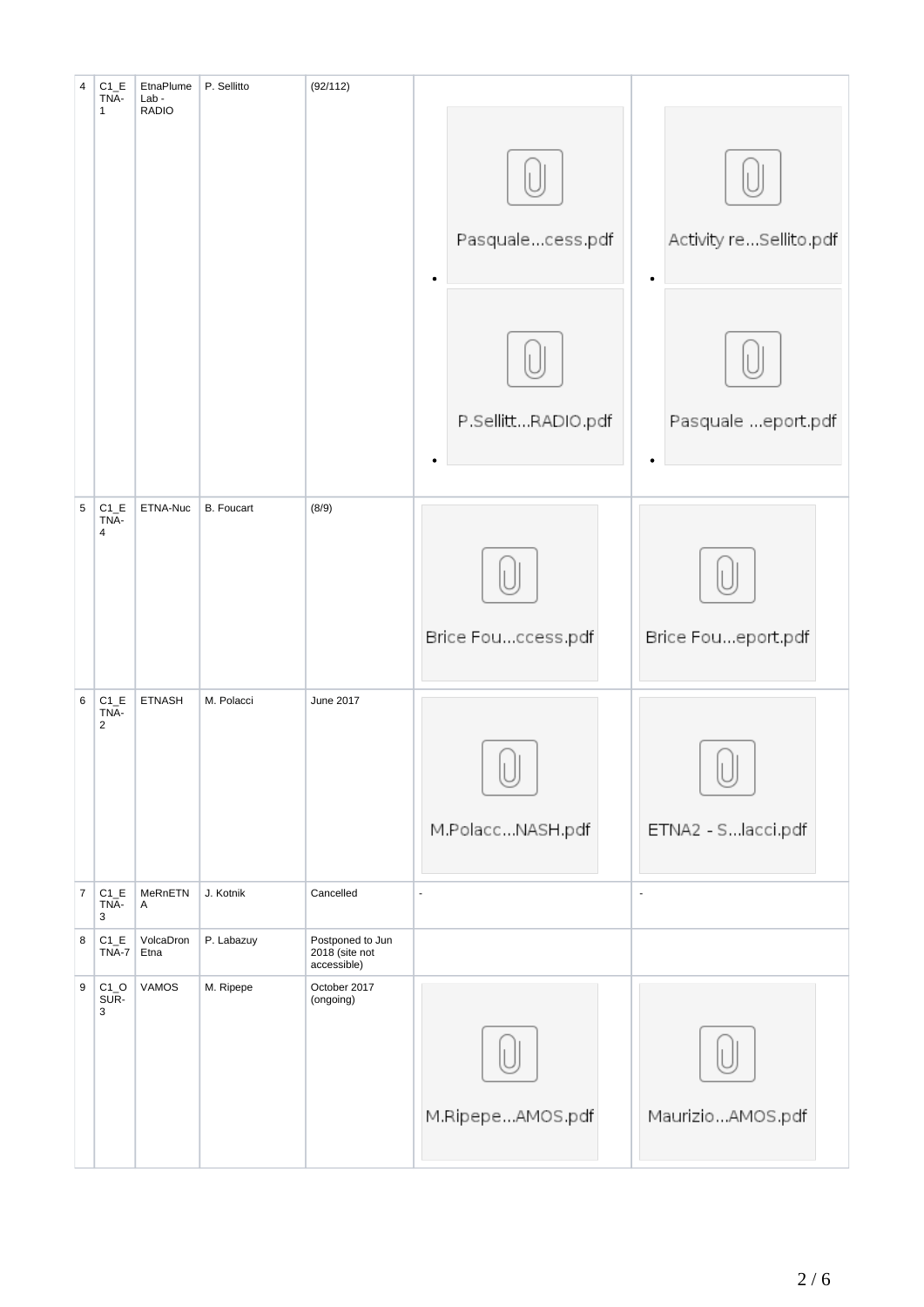| $\mathbf{1}$<br>$\mathbf 0$  | $C1_A$<br>CBB-<br>$\mathbf{1}$      | ILUC-SH-<br><b>GHGE</b> | N. Bilyera<br>(following up from<br>M. Sanaullah) | (34/39)  | Confirmat_Nata.pdf<br>(June 2018)<br><b>PDF(Dec 2018)</b> | PDF (interim report not public) |
|------------------------------|-------------------------------------|-------------------------|---------------------------------------------------|----------|-----------------------------------------------------------|---------------------------------|
| $\mathbf{1}$<br>$\mathbf{1}$ | $C1$ <sub>_</sub> E<br>TNA-<br>8    | UV_GAZE<br><b>TNA</b>   | M. Gouhier                                        | Rejected |                                                           |                                 |
|                              | $12$ C <sub>1</sub> $E$<br>TNA-5    | <b>RDPOM</b>            | S. J. Shola                                       | Rejected |                                                           |                                 |
|                              | $13$ C <sub>1</sub> $E$<br>TNA-6    | ATMOTRIG   S. Gurlui    |                                                   | Rejected |                                                           |                                 |
|                              | $14$ C <sub>1</sub> $E$<br>TNA-9    | ANIME                   | M. Burton                                         | Rejected |                                                           |                                 |
|                              | $15$ C1_O<br>SUR-<br>$\overline{2}$ | <b>CLEVER</b>           | R. Gabriel                                        | Rejected |                                                           |                                 |

#### 2nd Call

**Overview of access reports of accepted projects of 2nd ENVRIplus call for access to multi-disciplinary platforms:**

| #              | Project<br>ID                  | Project<br>acronym      | PI Name (Institution,<br>country)       | Qty of access provided<br>(total / TNA only) | COA                 | <b>Scientific report</b> |
|----------------|--------------------------------|-------------------------|-----------------------------------------|----------------------------------------------|---------------------|--------------------------|
| 1              | C <sub>2_</sub> SM<br>$R-3$    | <b>METHANE</b><br>-FLUX | L. Siebicke (Univ of<br>Goettingen, DE) | ongoing<br>(57/53)                           | L. Siebic-FLUX.pdf  | ENVRIplusbicke.pdf       |
| $\overline{a}$ | C <sub>2_</sub> SM<br>$R-2$    | <b>RELECT</b>           | S. Barbosa (INESC<br>TEC, PT)           | done<br>(22/19)                              | COA_SMRosa.pdf      | SMR2_BaECT.pdf           |
| $\mathbf{3}$   | $C2$ <sub>_</sub> ET<br>$NA-2$ | UP-DASH                 | M. Burton (Univ<br>Manchester, UK)      | $(-/30)$                                     | Sep 2017 (access 1) | ENVRIplusrton].pdf       |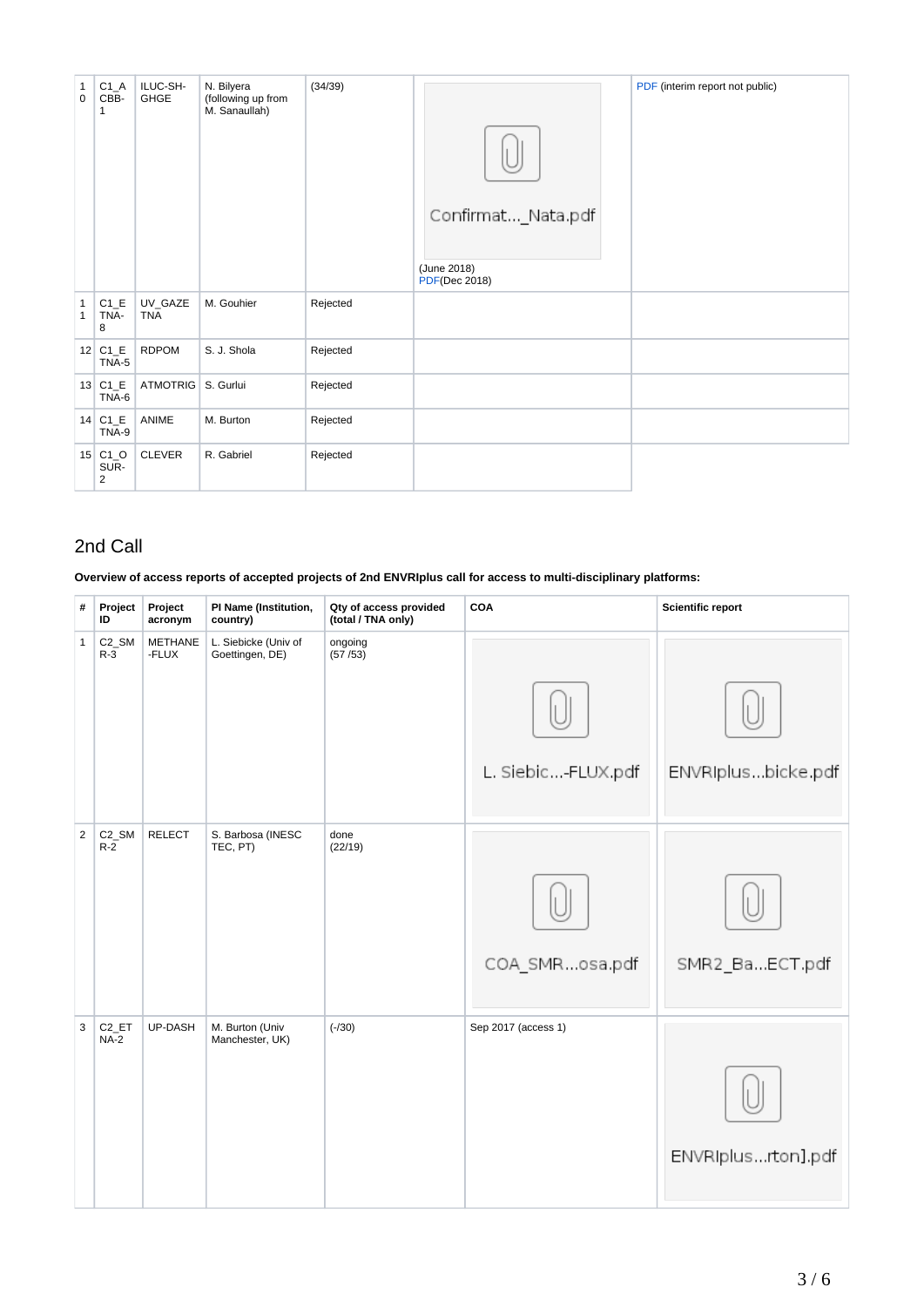| $\overline{4}$ | C <sub>2_AC</sub><br><b>BB-1</b>       | IsoTrans               | G. Moinet (Landcare<br>Res, NZ)      | done<br>(84/140)        |                    |                    |
|----------------|----------------------------------------|------------------------|--------------------------------------|-------------------------|--------------------|--------------------|
|                |                                        |                        |                                      |                         | G.Moinet_Trans.pdf | GMoinet_rans.pdf   |
| $\overline{5}$ | $C2$ _OS<br>$UR-4$                     | <b>MACRORE</b>         | I.O. Samarra (Univ<br>Algarve, PT)   | done (33/50)            | CoA_OSURlive.pdf   | IOlive_ENigned.pdf |
| 6              | $C2$ _OS<br>$UR-2$                     | <b>NICO</b>            | M. Liuzzo (INGV, IT)                 | done<br>(26/26)         | M.LiuzzoNICO.pdf   | OSUR2_Liport.pdf   |
| $\overline{7}$ | C <sub>2_ET</sub><br>$NA-4$            | <b>EPICC</b>           | E. Dekem per (BIRA-<br>IASB, BE)     | Spring 2018<br>$(-/42)$ | COA_E.DePICC.pdf   | ETNA4_EPICC.pdf    |
| 8              | $C2$ _OS<br>$UR-3$                     | TMCFcz_p<br>bl         | T. Giambell uca (Univ<br>Hawaii, US) | done<br>(30/26, 46)     | CoA_OSURluca.pdf   | T.Giambel (1).pdf  |
| 9              | C <sub>2_</sub> SM<br>$R-1$            | CarBoRad               | B. Chojnicki (Poznan<br>Univ, PL)    | rejected                |                    |                    |
|                | $10$ C <sub>2</sub> _ET<br><b>NA-1</b> | <b>IMAGETN</b><br>A II | N. Huret (CNRS, FR)                  | rejected                |                    |                    |
|                | $11$ C <sub>2</sub> _ET<br><b>NA-2</b> | EPL-<br>REFLECT        | P. Sellito (ENS-LMD,<br>FR)          | rejected                |                    |                    |
|                | $12$ C <sub>2</sub> _OS<br><b>UR-1</b> | <b>IAMBIO</b>          | S.C. Richard son (<br>NTUA, GR)      | rejected                |                    |                    |
|                |                                        |                        |                                      |                         |                    |                    |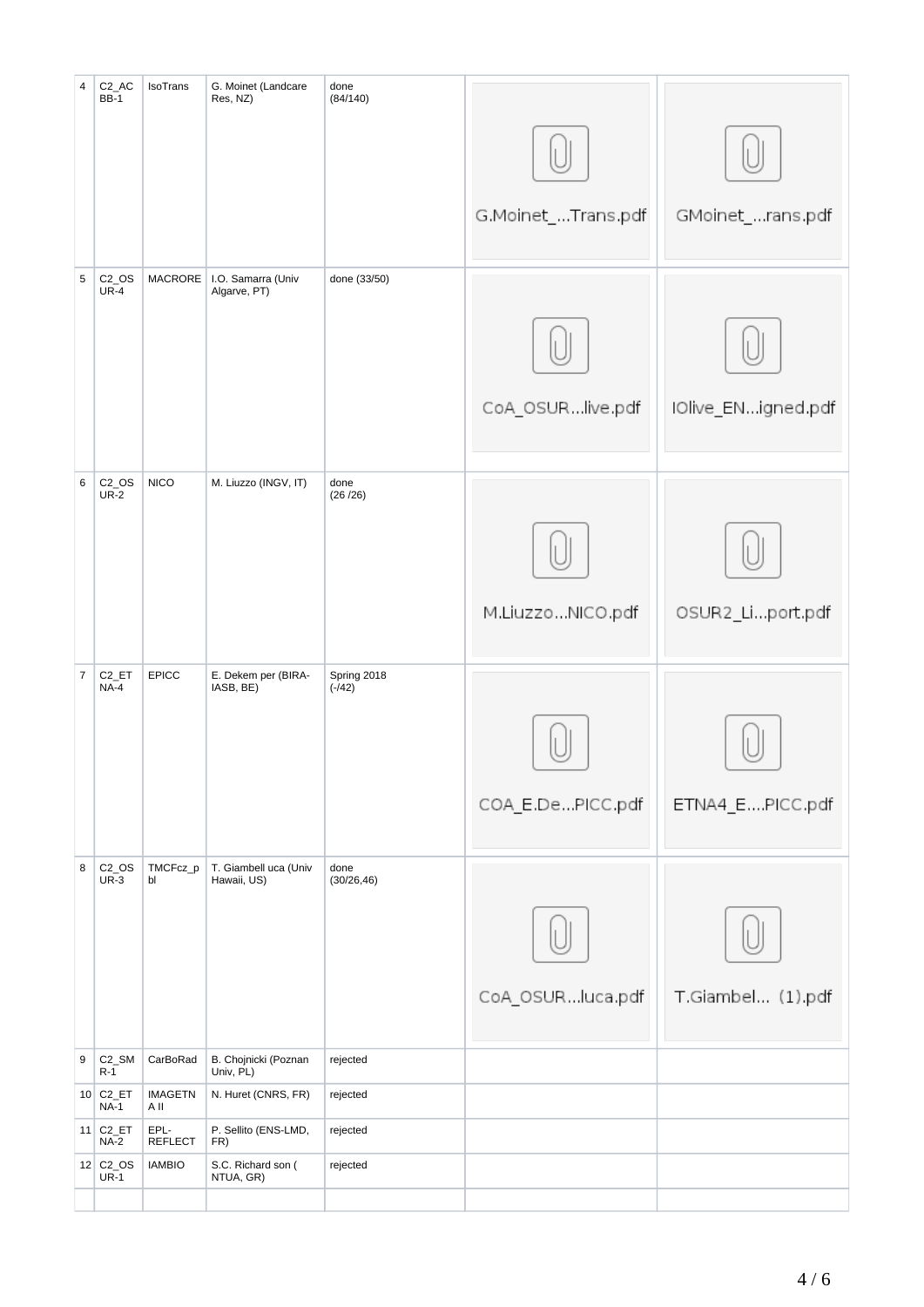### 3rd Call

| #              | Proje<br>ct ID                                | Project<br>acronym             | PI Name (Institution,<br>country) | Qty of access<br>provided (total /<br>TNA only) | COA                | <b>Scientific report</b> |
|----------------|-----------------------------------------------|--------------------------------|-----------------------------------|-------------------------------------------------|--------------------|--------------------------|
| $\mathbf{1}$   | $C3$ <sub>_</sub> E<br>TNA-<br>$\overline{2}$ | RAVE@Et<br>na                  | PJ GAUTHIER (OPGC, FR)            | 1st access May 2018<br>161                      | P-J GauthCOA1-.pdf | P.J Gautheport.pdf       |
| $\overline{2}$ | $C3_O$<br>SUR-<br>$\mathbf{1}$                | NOME-<br><b>TROPITRE</b><br>ES | K. MACHACOVA (CAS, CZ)            | Oct 2018<br>93                                  | ENVRIplugned.pdf   | Machacovaort_f.pdf       |
| 3              | $C3_0$<br>SUR-<br>$\overline{2}$              | <b>ENTER</b>                   | A. RIZZO (INGV, IT)               | Oct 2018<br>42                                  | A. Rizzo_eport.pdf | A.Rizzo_Oport_.pdf       |
| $\overline{4}$ | $C3$ <sub><math>E</math></sub><br>TNA-<br>3   | VAMOS-<br>MS                   | J-A DIAZ (UCR, CR)                | 28                                              | J. Diaz_E3_COA.pdf | ETNA3_VAPlus.pdf         |
| 5              | $C3$ <sub><math>E</math></sub><br>TNA-<br>1   | GEOCUBE<br>$+@ETMA$            | P. BRIOLE (ENS, FR)               | 1st access July 2018<br>73                      |                    |                          |